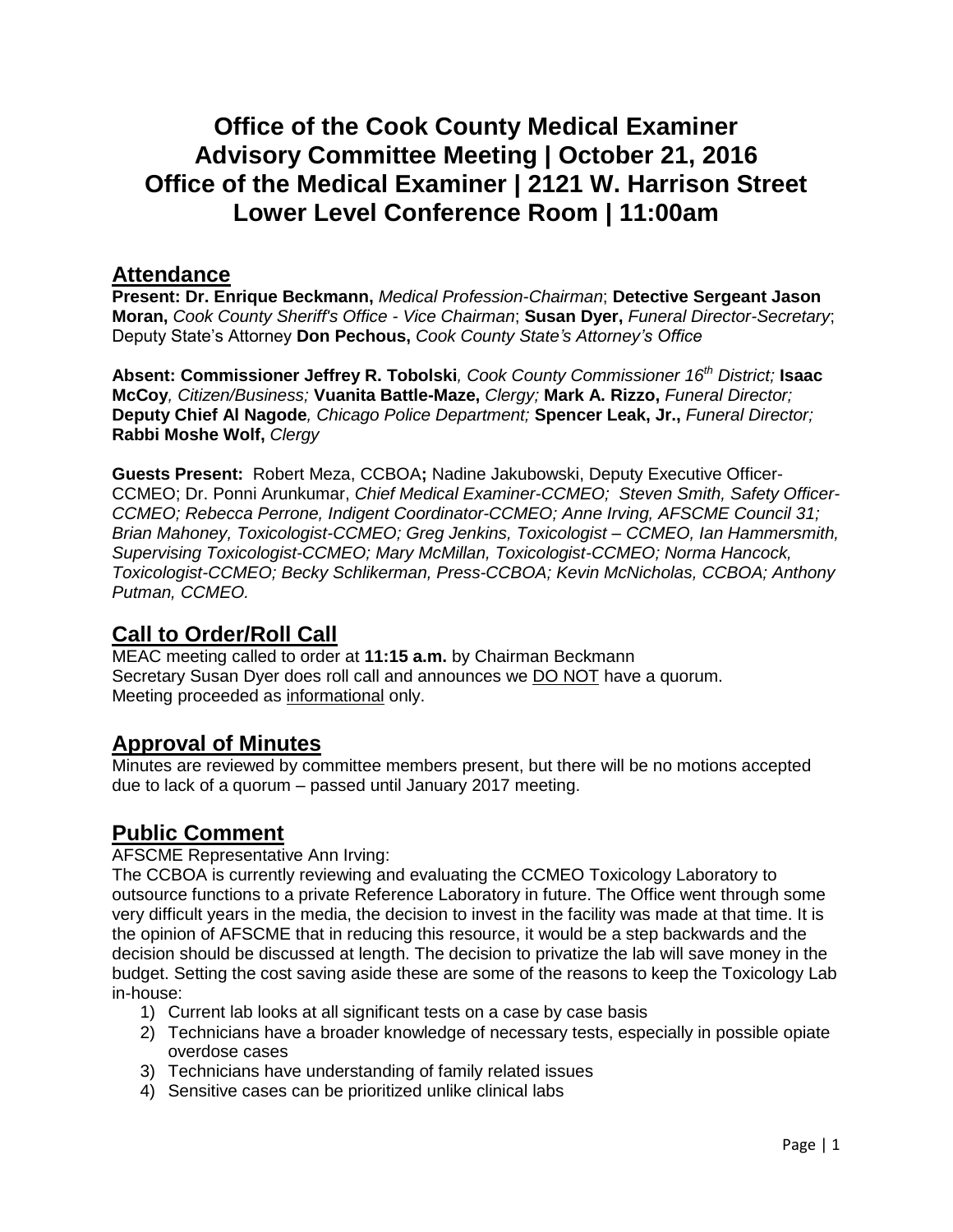- 5) Conclusive results are the priority
- 6) Interaction between Doctors and Technicians is of higher quality
- 7) Technicians are available for court testimony
- 8) Protects evidence chain of custody

Brian Mahoney, CCMEO Toxicology Lab:

- 1) Outsourcing lab could present Public Health concern
- 2) We have an obligation to the public
- 3) Private labs are profit driven
- 4) As CCMEO we conduct investigations for Department of Justice and other Law **Enforcement**
- 5) Public will not have same information
- 6) The public could potentially see artificial results

Chairman Beckmann: Thanks Ann and Brian for their comments and relates that the role of this committee is to be concerned with the dignity of the deceased and to formulate recommendations based on that mandate.

## **Reports**

#### **Chairman Beckmann:**

This committee has suffered some attendance issues. Particularly when it comes to Funeral Director Spencer Leak. As a result, Bureau Chief Martha Martinez was contacted to assist. Chief Martinez related that President Preckwinkle and Mr. Leak did communicate. Mr. Leak chose to resign from this Committee with regret. He was unable to make the meetings due to business conflicts. Mr. Leak did wish to relay to the rest of the Committee Members that he was "a very proud participant in making collective decisions in quality and improvements during his service."

A MEAC member position has been posted on the Cook County website under Board Positions. Mr. Edward Calahan has been contacted to submit application to fill Mr. Leak's position.

Commissioner Jeffrey Tobolski has not attended any MEAC Meetings thus far. President Preckwinkle will discuss this matter with him directly.

#### **Dr. Arunkumar, CCMEO:**

- Today's cooler count is 156 of which 41 are storage cases
- Next Burial of the Indigent, Unclaimed, and Unidentified is scheduled for November  $10<sup>th</sup>$ at Mount Olivet Cemetery which will include Unidentified, Fetal, and Unclaimed Cremated Remains
- Candidate for Deputy Chief Medical Examiner
- Openings for Chief of Toxicology, Compliance Officer, and Assistant Medical Examiner
- 3 Forensic Pathology Fellowship positions started in July and are all doing well
- 2017-18 Forensic Pathology Fellowship positions have been filled
- Positions yet to fill: 1 Autopsy Technician, 2 Assistant Medical Examiner, 1 Forensic Compliance Officer
- CCMEO is required to have a Forensic Compliance Officer in order to maintain N.A.M.E. accreditation status.

#### **Unclaimed Veterans Subcommittee (Chairman Susan Dyer and Member Jason Moran):**

Vice-Chairman Moran explains progress that has been made by subcommittee working with CCMEO Indigent Coordinator Rebecca Peronne. Rebecca distributes forms to the committee